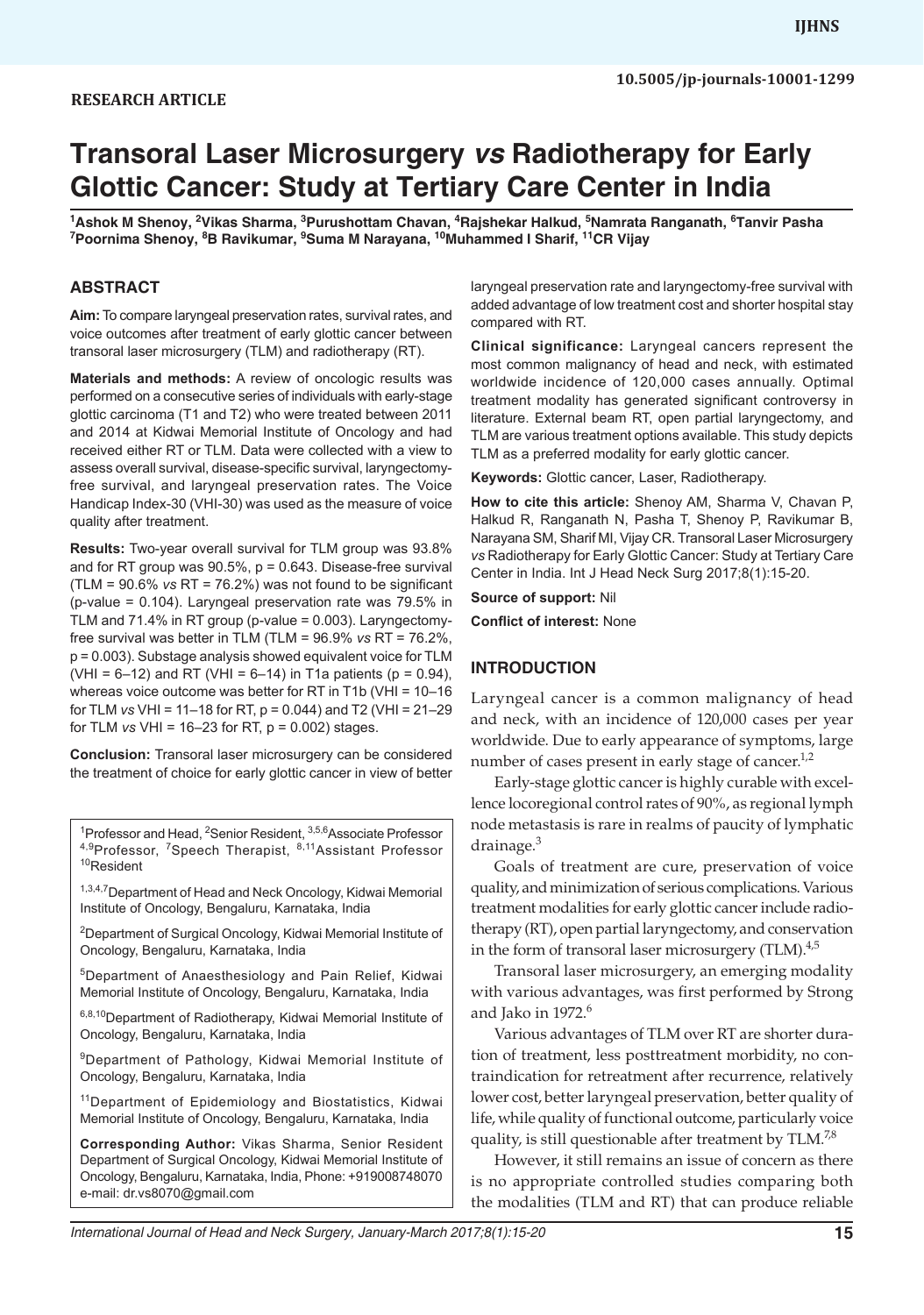|                                                                                  |          | Almost |                  | Almost |        |
|----------------------------------------------------------------------------------|----------|--------|------------------|--------|--------|
| Part I - F (functional)                                                          | Never    | never  | <b>Sometimes</b> | always | Always |
| F1. My voice makes it difficult for people to hear me                            | 0        | 1      | 2                | 3      | 4      |
| F2. People have difficulty understanding me in a noisy room                      | 0        | 1      | 2                | 3      | 4      |
| F3. My family has difficulty hearing me when I call them throughout the house    | 0        | 1      | 2                | 3      | 4      |
| F4. I use the phone less often than I would like to                              | 0        | 1      | 2                | 3      | 4      |
| F5. I tend to avoid groups of people because of my voice                         | 0        | 1      | 2                | 3      | 4      |
| F6. I speak with friends, neighbors, or relatives less often because of my voice | $\Omega$ |        | $\overline{2}$   | 3      | 4      |
| F7. People ask me to repeat myself when speaking face-to-face                    | 0        |        | 2                | 3      | 4      |
| F8. My voice difficulties restrict personal and social life                      | 0        | 1      | $\overline{2}$   | 3      | 4      |
| F9. I feel left out of conversations because of my voice                         | 0        | 1      | 2                | 3      | 4      |
| F10. My voice problem causes me to lose income                                   | 0        | 1      | $\overline{2}$   | 3      | 4      |
| Part II - P (physical)                                                           |          |        |                  |        |        |
| P1. I run out of air when I talk                                                 | 0        |        | $\overline{2}$   | 3      | 4      |
| P2. The sound of my voice varies throughout the day                              | 0        | 1      | 2                | 3      | 4      |
| P3. People ask, "What's wrong with your voice?"                                  | 0        | 1      | $\overline{2}$   | 3      | 4      |
| P4. My voice sounds creaky and dry                                               | 0        | 1      | $\overline{2}$   | 3      | 4      |
| P5. I feel as though I have to stain to produce voice                            | $\Omega$ |        | 2                | 3      | 4      |
| P6. The clarity of my voice is unpredictable                                     | 0        |        | 2                | 3      | 4      |
| P7. I try to change my voice to sound different                                  | 0        | 1      | 2                | 3      | 4      |
| P8. I use a great deal of effort to speak                                        | 0        | 1      | $\overline{2}$   | 3      | 4      |
| P9. My voice is worse in the evening                                             | 0        | 1      | 2                | 3      | 4      |
| P10. My voice "gives out" on me in the middle of speaking                        | 0        | 1      | $\overline{2}$   | 3      | 4      |
| Part III - E (emotional)                                                         |          |        |                  |        |        |
| E1. I am tense when talking to others because of my voice                        | 0        | 1      | 2                | 3      | 4      |
| E2. People seem irritated with my voice                                          | 0        | 1      | 2                | 3      | 4      |
| E3. I find other people do not understand my voice problem                       | 0        | 1      | $\overline{2}$   | 3      | 4      |
| E4. My voice problem upsets me                                                   | 0        | 1      | 2                | 3      | 4      |
| E5. I am less outgoing because of my voice problem                               | 0        | 1      | $\overline{2}$   | 3      | 4      |
| E6. My voice makes me feel handicapped                                           | 0        |        | 2                | 3      | 4      |
| E7. I feel annoyed when people ask me to repeat                                  | 0        | 1      | $\overline{2}$   | 3      | 4      |
| E8. I feel embarrassed when people ask me to repeat                              | 0        |        | 2                | 3      | 4      |
| E9. My voice makes me feel incompetent                                           | 0        |        | $\overline{2}$   | 3      | 4      |
| E10. I am ashamed of my voice problem                                            | 0        | 1      | $\overline{2}$   | 3      | 4      |

**Table 1:** Voice handicap index (VHI-30)

result and can decide the superiority of one modality over another.

The present study compares both the modalities (TLM and RT) with special reference to oncological and voice outcomes.

Voice outcome was measured by using Voice Handicap Index-30 (VHI-30), a 30-item self-administered questionnaire that asks an individual to describe their voice and the effects of their voice on their life. Three subscales cover the areas of functional, emotional, and physical aspects of voice disorders (Table 1).<sup>9</sup>

The VHI is a validated and reliable tool for objective assessment of VHI. It requires less time to administer, and is easy to score and interpret. Points from the questions were combined to assign a total score. The severity of dysfunction is graded as mild, moderate, and severe, and shown in Table 2.

## **MATERIALS AND METHODS**

This is a retrospective study done from July 2011 to June 2014 in the Department of Head and Neck Oncology at

| Scale      | Mild | Moderate | Severe |
|------------|------|----------|--------|
| Functional | >10  | >12      | >18    |
| Physical   | >15  | >18      | >22    |
| Emotional  | >8   | >13      | >20    |
| Total      | >33  | >44      | >ห1    |

Kidwai Memorial Institute of Oncology, Bengaluru, India. All patients with early glottic carcinoma (T1 and T2 stage) who were treated by TLM and RT were included in the study. Patients were staged using 90° Hopkins endoscopy and flexible fiberoptic endoscopy and in some cases by computed tomography or magnetic resonance imaging, especially when the tumor was at anterior commissure and in T2 tumors where extent could not be determined on endoscopy. Patients who were lost to follow-up, having other diseases affecting function of upper aerodigestive tract, or who were diagnosed with second head and neck carcinoma were excluded from the study. The data were collected from hospital records of early glottic cancer patients treated by TLM and RT during this time period.

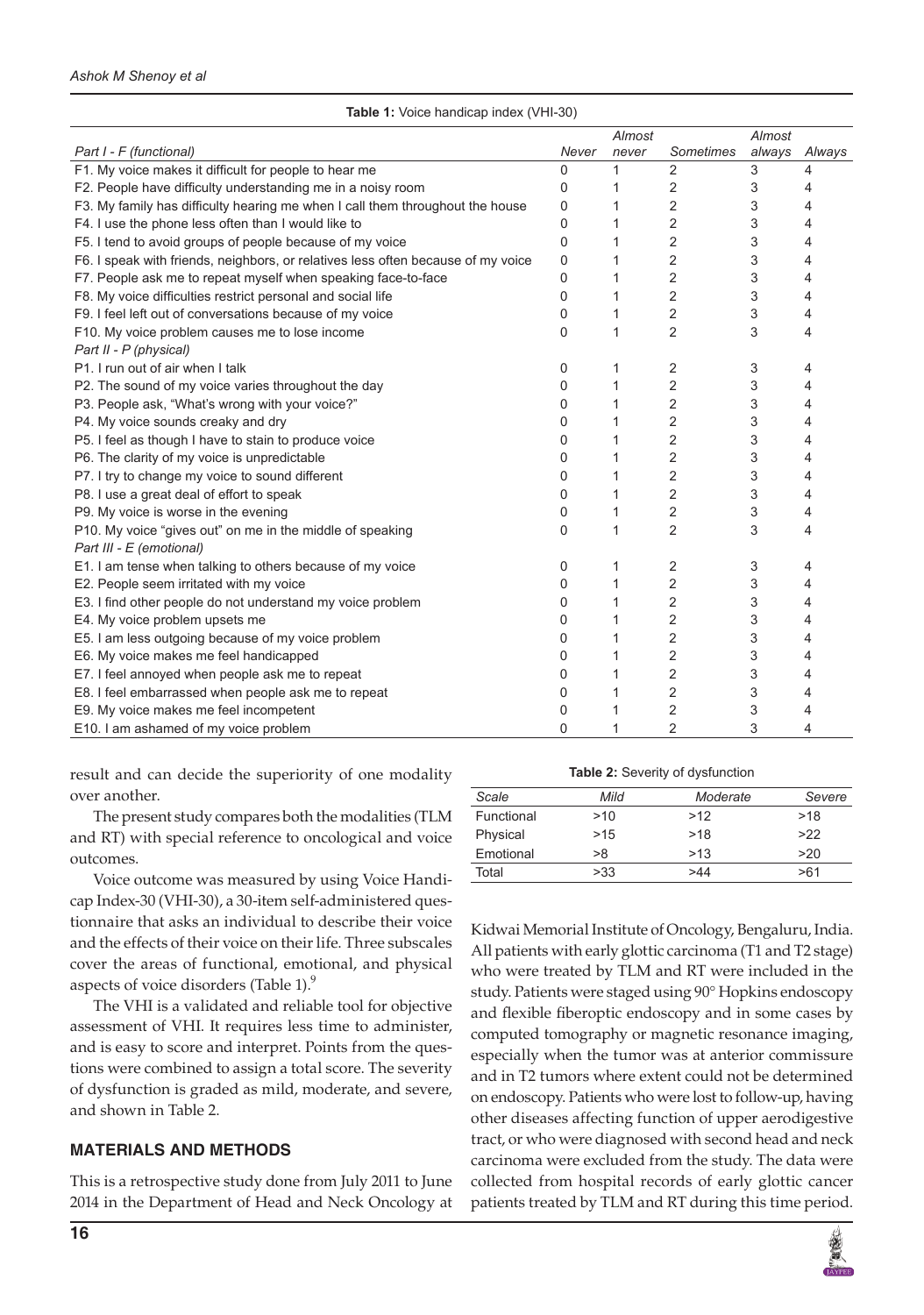All the patients were followed up for a minimum period of 2 years. During the follow-up period, voice outcome was assessed by VHI of all patients for 2 years following treatment. Validated and translated version of questionnaire in local language (Kannada) was used to assess  $VHI.<sup>10</sup>$ 

Oncological outcomes including overall survival, disease-free survival, laryngeal preservation rate, and laryngectomy-free survival were analyzed at the end of 2 years.

Statistical Package for the Social Sciences version 21 was used for statistical analysis. Student's t-test was used to analyze continuous, normally distributed variables, and Fisher's exact test was used to analyze nominal variables. All statistical testing was performed using an intention to treat analysis unless otherwise stated in the results. Log-rank (Mantel-Cox) survival analyses were performed for disease-free survival, laryngectomy-free survival, and overall survival. Pearson's chi-square was used to analyze laryngeal preservation rate.

#### **RESULTS**

A total of 85 early-stage glottic cancer (T1a, T1b, T2) patients were treated between July 2011 and June 2014 in the Department of Head and Neck Oncology at our institute by TLM  $(n = 64)$  and by RT  $(n = 21)$ . Among all patients treated by TLM, 25 patients were in stage T1a, 18 patients were in stage T1b, and 21 patients were in T2. Whereas among all patients treated by RT, 8 patients were in stage T1a, 6 patients were in stage T1b, and 7 patients were in T2 (Table 3).

The following parameters were analyzed at the end of the study:

**Recurrence** 

Six patients recurred between 6 and 18 months in TLM group; of this 3 patients were treated by RT, 1 patient by TLM, and 2 patients by laryngectomy as secondary treatment.

Five patients recurred between 10 and 14 months in the RT group, of which all patients underwent laryngectomy as a secondary treatment. Diseasefree survival was calculated between two groups (TLM = 90.6% *vs* RT = 76.2%) and was not found to be significant (p-value  $= 0.104$ ). A substage analysis for disease-free survival was also insignificant between the two groups (Graphs 1 and 2A to C).

| <b>Table 3:</b> Stage distribution between two groups |  |  |  |
|-------------------------------------------------------|--|--|--|
|-------------------------------------------------------|--|--|--|

| <b>Treatment</b>       | Number of patients | Stage distribution |
|------------------------|--------------------|--------------------|
| <b>Transoral laser</b> | 64                 | $T1a = 25(39%)$    |
| microsurgery           |                    | $T1b = 18(28%)$    |
| group                  |                    | $T2 = 21(33%)$     |
| Radiotherapy           | 21                 | $T1a = 8(38%)$     |
| group                  |                    | $T1b = 6(28%)$     |
|                        |                    | $T2 = 7(34%)$      |



**Graph 1:** Disease-free survival

**Survival** 

Four patients died in TLM group between 13 and 20 months, of which 1 patient was in T1b, and 3 patients were in T2, whereas 2 patients died in RT group at 20 and 22 months after initial treatment, both patients were in T2 stage. Two-year overall survival for TLM group was 93.8% and for RT group was  $90.5\%$ ; p = 0.643, not significant (Graph 3).

On substage analysis for 2 years, overall survival between the two groups was also not significant (Graphs 4A and B).

Laryngeal Preservation Rate

Among the TLM group, 2 patients underwent laryngectomy following recurrence, whereas in RT group all 5 patients were treated by laryngectomy following recurrence. Laryngeal preservation rate was 79.5% in TLM and 71.4% in RT group (p-value = 0.003, significant). Laryngectomy-free survival was found to be better among patients treated by TLM (TLM = 96.9% *vs* RT = 76.2%, p = 0.003, significant) (Graph 5).

Voice Outcome

Voice outcome was calculated in all patients by using VHI at 2 years after initial treatment. On substage analysis, it was found that voice outcome was equivalent for TLM (VHI =  $6-12$ ) and RT (VHI =  $6-14$ ) for T1a patients (p-value  $= 0.94$ ). However, voice outcome was better for RT in T1b (VHI = 10–16 for TLM *vs* VHI = 11–18 for RT, p = 0.044) and T2 stages (VHI = 21–29 for TLM *vs* VHI = 16–23 for RT,  $p = 0.002$ ), reaching statistical significance.

#### Cost Analysis

Overall cost of treatment by laser surgery at our institute comes to approximately 200-300 USD. And treatment by three-dimensional conformal RT and intensity-modulated RT comes to around 750 to 1000 USD and 1500 USD respectively.

*International Journal of Head and Neck Surgery, January-March 2017;8(1):15-20* **17**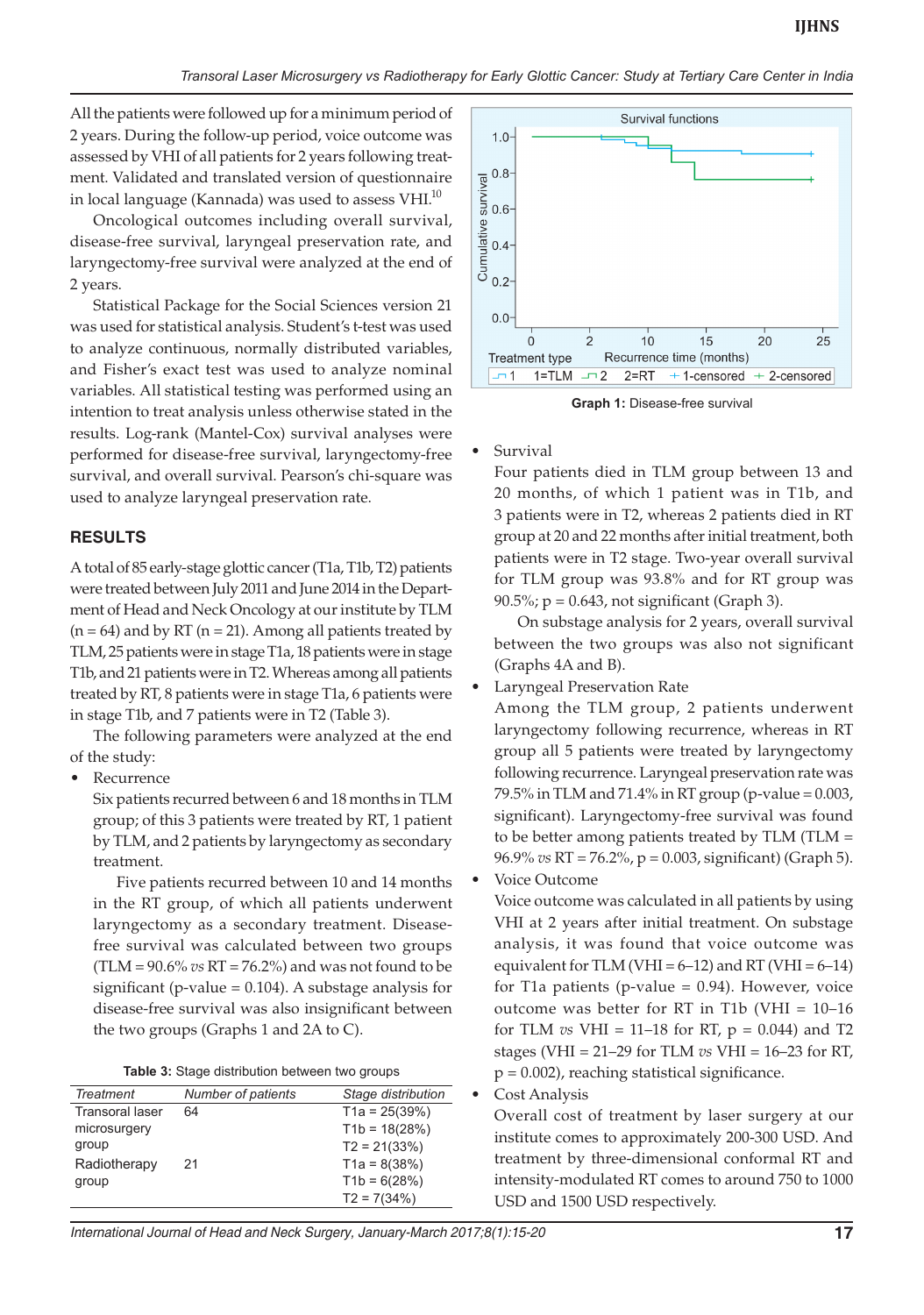

**Graphs 2A to C:** (A) Disease-free survival of stage T1a; (B) disease-free survival of stage T1b; and (C) disease-free survival of stage T2



**Graph 3:** Overall survival

In laser surgery, the patient is discharged on the next day, whereas duration of treatment with RT is approximately 1.5 months, which further increases the cost of treatment.

## **DISCUSSION**

Various options for treatment of early glottic cancer include open partial laryngectomy, transoral laser (TOL) excision, and RT. Choice of treatment depends on T-stage of the disease, patient preference, surgeon preference, policy at the institute, and availability of resources. Out of these three modalities, RT and laser excision are equally recommended.<sup>11</sup> The utility of TLM in glottic cancer was popularized by Steiner in the 1980s.<sup>12,13</sup>

Major advancement in laser surgery was coupling of binocular operating microscope with a laser delivery system.  $CO<sub>2</sub>$  laser is the most commonly used laser for laryngologic surgeries, provides very precise resection due to small aiming beam's spot size, and hence, the tissue destruction is monitored carefully. Another added advantage of  $CO<sub>2</sub>$  laser is availability of both continuous wave and pulse wave mode, which can be used for both coagulation and cutting mode.

The study conducted by Lin and  $Prisman<sup>14</sup>$  showed laser surgery as an effective alternative for RT and partial laryngectomy for treatment of early glottic cancer. They observed better oncological and functional outcome.

Another study by Ansarin et al<sup>15</sup> on 460 patients of TLM for early glottic cancer showed significantly better result with respect to outcome, local disease control, feasibility and postoperative morbidity and

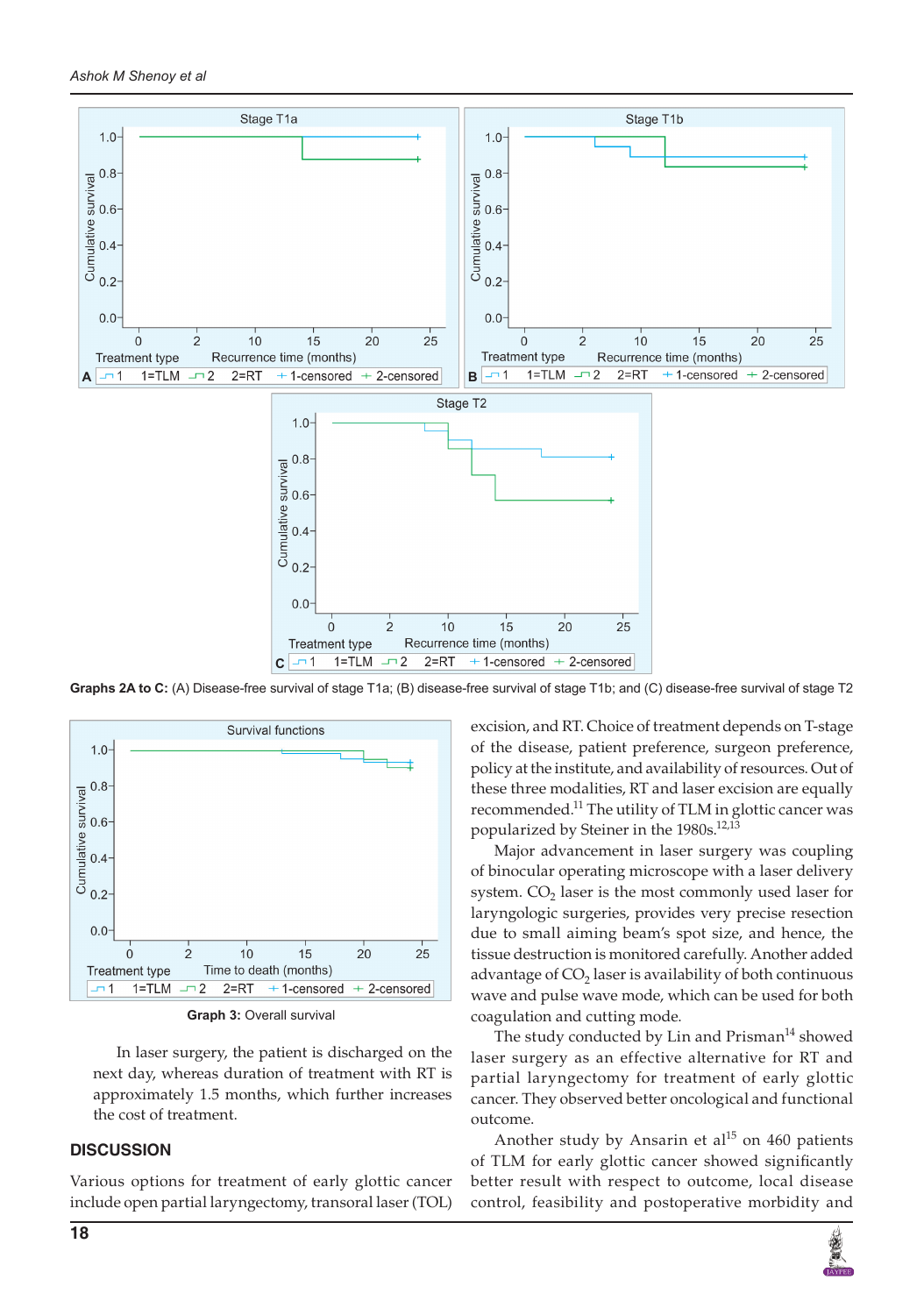*Transoral Laser Microsurgery vs Radiotherapy for Early Glottic Cancer: Study at Tertiary Care Center in India*



**Graphs 4A and B:** (A) Overall survival T1b; and (B) Overall survival T2



**Graph 5:** Laryngectomy-free survival

concluded that TLM should be offered as an alternative to conventional RT.

The meta-analysis performed by Higgins et al $^{16}$ showed no significant difference in local control and oncologic outcomes between patients treated with external radiotherapy (XRT) and those treated with TOL surgery, whereas voice outcomes were found to be better in RT treatment group.

Other studies done by McGuirt et  $al^{17}$  and Wedman et al<sup>18</sup> showed no difference in voice quality between both the groups when subjective and objective measures were analyzed.

Similarly, the study of Kerr et  $al^{19}$  showed equivalent oncologic outcomes in both the groups in stage 1 and stage 2 glottic cancers, while organ preservation rate was trending toward  $CO<sub>2</sub>$  laser group.

Mendenhall et al<sup>3</sup> described three criteria for deciding the modality: Local control, voice quality, and cost. Their meta-analysis showed local control rate of 80 to 90% for T1 and 70 to 85% for T2 by laser resection, 90 to 95% for T1, and 70 to 90% for T2 by open partial laryngectomy,

85 to 94% for T1 and 70 to 80% for T2 by RT. They recommended to treat all T1 and T2 with XRT while T1a may be given the option of TOL resection.

The study conducted by Agrawal and  $Ha^{20}$  showed trends toward decrease in open procedures and improved rates of local control with laser surgery and XRT. Their results showed local control rate including salvage therapy of 97 to 98%, laryngeal preservation of 90 to 99%, and 5-year disease-specific survival of 90 to 98% by TOL resection, whereas local control rate including salvage therapy is 90 to 96%, laryngeal preservation is 83 to 95%, and 5-year disease-specific survival is 95 to 98% by RT. They concluded that laser resection and radiation therapy are equally effective.

Meta-analysis done by Cohen et  $al<sup>21</sup>$  regarding voicerelated quality of life included six studies with 208 patients (6 T1b and 202 T1a) treated with carbon diode laser excision (CLE) and 91 patients (6 T1b and 85 T1a) treated with external beam radiotherapy (EBRT). The posttreatment VHI scores were similar for the EBRT- and CLE-treated patients ( $p = 0.1$ ).

This study shows that laser and RT are equivalent as far as overall and disease-free survival are concerned. However, it was noted that laryngeal preservation rate and laryngectomy-free survival were better following TLM as compared with RT; this is in consonance with few recently published studies. Previous studies comparing voice quality between both modalities have shown mixed outcomes, with most of them trending in favor of RT, whereas substage analysis in this study revealed that for stage T1b and T2, RT was significantly better than TLM for voice outcome, but for stage T1a TLM it was found equivalent to RT.

## **CONCLUSION**

Transoral laser microsurgery can be considered as the treatment of choice for early glottic cancer in view of